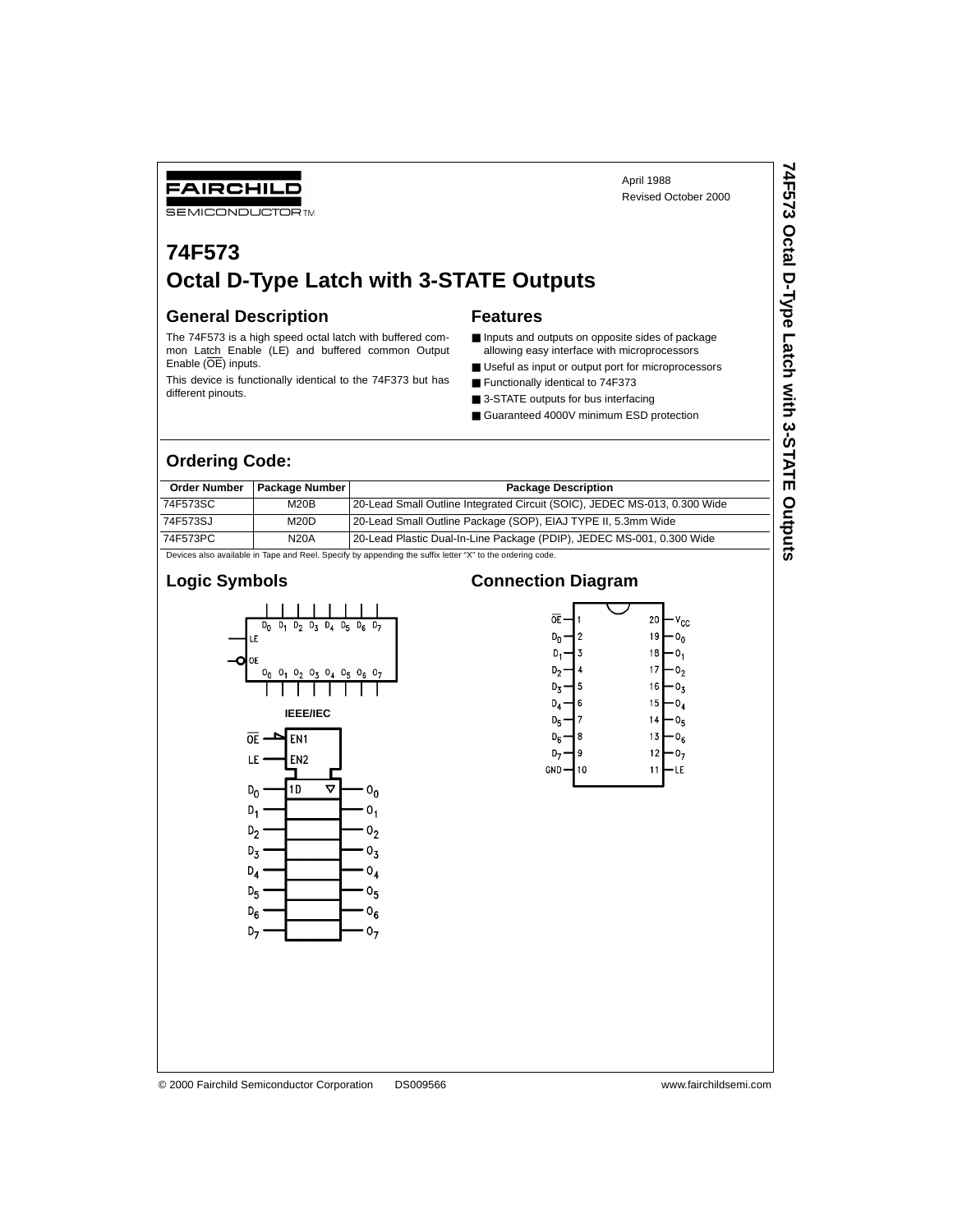**74F573**

#### **Unit Loading/Fan Out**

| <b>Pin Names</b> | <b>Description</b>                       | U.L.<br><b>HIGH/LOW</b> | Input $I_{\rm IH}/I_{\rm H}$<br>Output I <sub>OH</sub> /I <sub>OI</sub> |  |
|------------------|------------------------------------------|-------------------------|-------------------------------------------------------------------------|--|
| $D_0 - D_7$      | Data Inputs                              | 1.0/1.0                 | 20 uA/-0.6 mA                                                           |  |
| LE.              | Latch Enable Input (Active HIGH)         | 1.0/1.0                 | 20 µA/-0.6 mA                                                           |  |
| $\overline{OE}$  | 3-STATE Output Enable Input (Active LOW) | 1.0/1.0                 | 20 µA/-0.6 mA                                                           |  |
| $O_0 - O_7$      | 3-STATE Latch Outputs                    | 150/40(33.3)            | $-3$ mA/24 mA (20 mA)                                                   |  |

#### **Functional Description**

The 74F573 contains eight D-type latches with 3-state output buffers. When the Latch Enable (LE) input is HIGH, data on the  $D_n$  inputs enters the latches. In this condition the latches are transparent, i.e., a latch output will change state each time its D input changes. When LE is LOW the latches store the information that was present on the D inputs a setup time preceding the HIGH-to-LOW transition of LE. The 3-state buffers are controlled by the Output Enable (OE) input. When OE is LOW, the buffers are in the bi-state mode. When OE is HIGH the buffers are in the high impedance mode but this does not interfere with entering new data into the latches.

#### **Logic Diagram**

#### **Function Table**

|           | <b>Outputs</b> |   |              |
|-----------|----------------|---|--------------|
| <b>OE</b> | LE             | D | О            |
|           | Н              | н | н            |
|           | н              |   |              |
|           |                | x | $O_0$<br>$Z$ |
|           |                |   |              |

H = HIGH Voltage Level

L = LOW Voltage Level X = Immaterial

 $O<sub>0</sub>$  = Value stored from previous clock cycle



www.fairchildsemi.com 2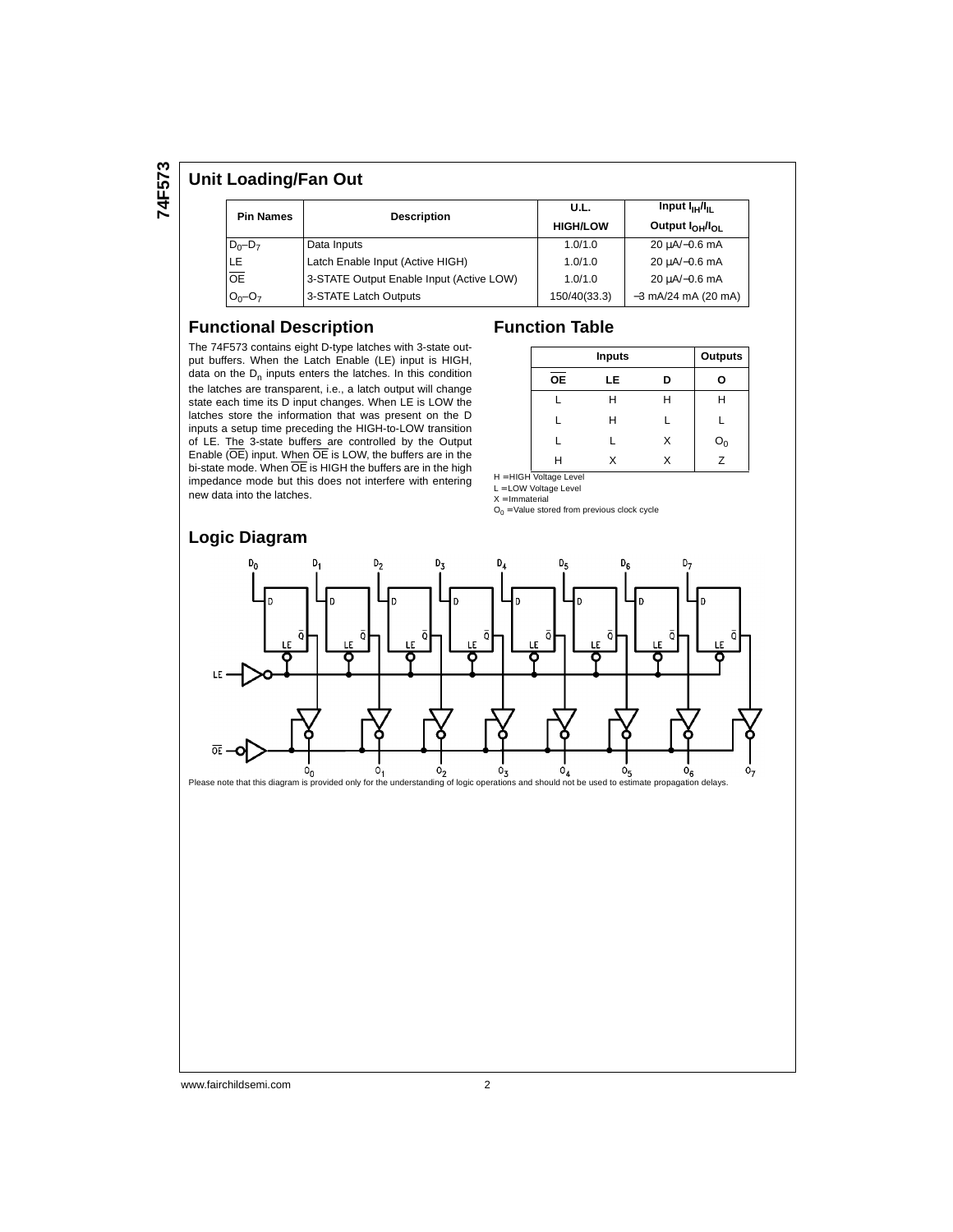### **Absolute Maximum Ratings**(Note 1) **Recommended Operating**

| Storage Temperature                         | $-65^{\circ}$ C to $+150^{\circ}$ C |
|---------------------------------------------|-------------------------------------|
| Ambient Temperature under Bias              | $-55^{\circ}$ C to $+125^{\circ}$ C |
| Junction Temperature under Bias             | $-55^{\circ}$ C to $+150^{\circ}$ C |
| V <sub>CC</sub> Pin Potential to Ground Pin | $-0.5V$ to $+7.0V$                  |
| Input Voltage (Note 2)                      | $-0.5V$ to $+7.0V$                  |
| Input Current (Note 2)                      | $-30$ mA to $+5.0$ mA               |
| <b>Voltage Applied to Output</b>            |                                     |
| in HIGH State (with $V_{CC} = 0V$ )         |                                     |
| <b>Standard Output</b>                      | $-0.5V$ to $V_{CC}$                 |
| 3-STATE Output                              | $-0.5V$ to $+5.5V$                  |
| <b>Current Applied to Output</b>            |                                     |
| in LOW State (Max)                          | twice the rated $I_{\Omega}$ (mA)   |
| ESD Last Passing Voltage (Min)              | 4000V                               |

# **Conditions**

Free Air Ambient Temperature 0°C to +70°C Supply Voltage  $+4.5V$  to  $+5.5V$  **74F573**

**Note 1:** Absolute maximum ratings are values beyond which the device may be damaged or have its useful life impaired. Functional operation under these conditions is not implied.

**Note 2:** Either voltage limit or current limit is sufficient to protect inputs.

## **DC Electrical Characteristics**

| Symbol           | Parameter                    |                                  | Min   | Typ | Max    | <b>Units</b>   | $V_{\rm CC}$ | <b>Conditions</b>                  |
|------------------|------------------------------|----------------------------------|-------|-----|--------|----------------|--------------|------------------------------------|
| $V_{IH}$         | Input HIGH Voltage           |                                  | 2.0   |     |        | $\vee$         |              | Recognized as a HIGH Signal        |
| $V_{IL}$         | Input LOW Voltage            |                                  |       |     | 0.8    | $\overline{V}$ |              | Recognized as a LOW Signal         |
| $V_{CD}$         | Input Clamp Diode Voltage    |                                  |       |     | $-1.2$ | $\overline{V}$ | Min          | $I_{IN} = -18$ mA                  |
| $V_{OH}$         | Output HIGH                  | $10\%$ $V_{C}$                   | 2.5   |     |        |                |              | $I_{OH} = -1$ mA                   |
|                  | Voltage                      | 10% V <sub>CC</sub>              | 2.4   |     |        | $\vee$         | Min          | $I_{OH} = -3$ mA                   |
|                  |                              | $5\%$ V <sub>CC</sub>            | 2.7   |     |        |                |              | $I_{OH} = -1$ mA                   |
|                  |                              | 5% V <sub>CC</sub>               | 2.7   |     |        |                |              | $I_{OH} = -3$ mA                   |
| $V_{OL}$         | Output LOW                   | $\frac{1}{10\%}$ V <sub>CC</sub> |       |     | 0.5    | $\vee$         | Min          | $I_{\Omega I}$ = 24 mA             |
|                  | Voltage                      |                                  |       |     |        |                |              |                                    |
| ŀн               | Input HIGH                   |                                  |       |     | 20.0   | μA             | Max          | $V_{IN} = 2.7V$                    |
|                  | Current                      |                                  |       |     | 5.0    |                |              |                                    |
| $I_{\text{BVI}}$ | Input HIGH Current           |                                  |       |     | 7.0    | μA             | Max          | $V_{IN} = 7.0V$                    |
|                  | <b>Breakdown Test</b>        |                                  |       |     |        |                |              |                                    |
| $I_{CEX}$        | <b>Output HIGH</b>           |                                  |       |     | 50     | μA             | Max          | $V_{OUT} = V_{CC}$                 |
|                  | Leakage Current              |                                  |       |     |        |                |              |                                    |
| $V_{ID}$         | Input Leakage                |                                  | 4.75  |     |        | $\vee$         | 0.0          | $I_{ID} = 1.9 \mu A$               |
|                  | Test                         |                                  |       |     |        |                |              | All Other Pins Grounded            |
| $I_{OD}$         | Output Leakage               |                                  |       |     | 3.75   | μA             | 0.0          | $VION = 150 mV$                    |
|                  | <b>Circuit Current</b>       |                                  |       |     |        |                |              | All Other Pins Grounded            |
| ΙL.              | Input LOW Current            |                                  |       |     | $-0.6$ | mA             | Max          | $V_{IN} = 0.5V$                    |
| $I_{OZH}$        | Output Leakage Current       |                                  |       |     | 50     | μA             | Max          | $V_{\text{OUT}} = 2.7\overline{V}$ |
| $I_{OZL}$        | Output Leakage Current       |                                  |       |     | $-50$  | μA             | Max          | $V_{OIII} = 0.5V$                  |
| $\log$           | Output Short-Circuit Current |                                  | $-60$ |     | $-150$ | mA             | Max          | $V_{OUT} = 0V$                     |
| l <sub>ZZ</sub>  | <b>Bus Drainage Test</b>     |                                  |       |     | 500    | μA             | 0.0V         | $V_{OUT} = 5.25V$                  |
| $I_{CCL}$        | Power Supply Current         |                                  |       | 35  | 55     | mA             | Max          | $V_{\Omega}$ = LOW                 |
| lccz             | Power Supply Current         |                                  |       | 35  | 55     | mA             | Max          | $V_{\Omega}$ = HIGH Z              |